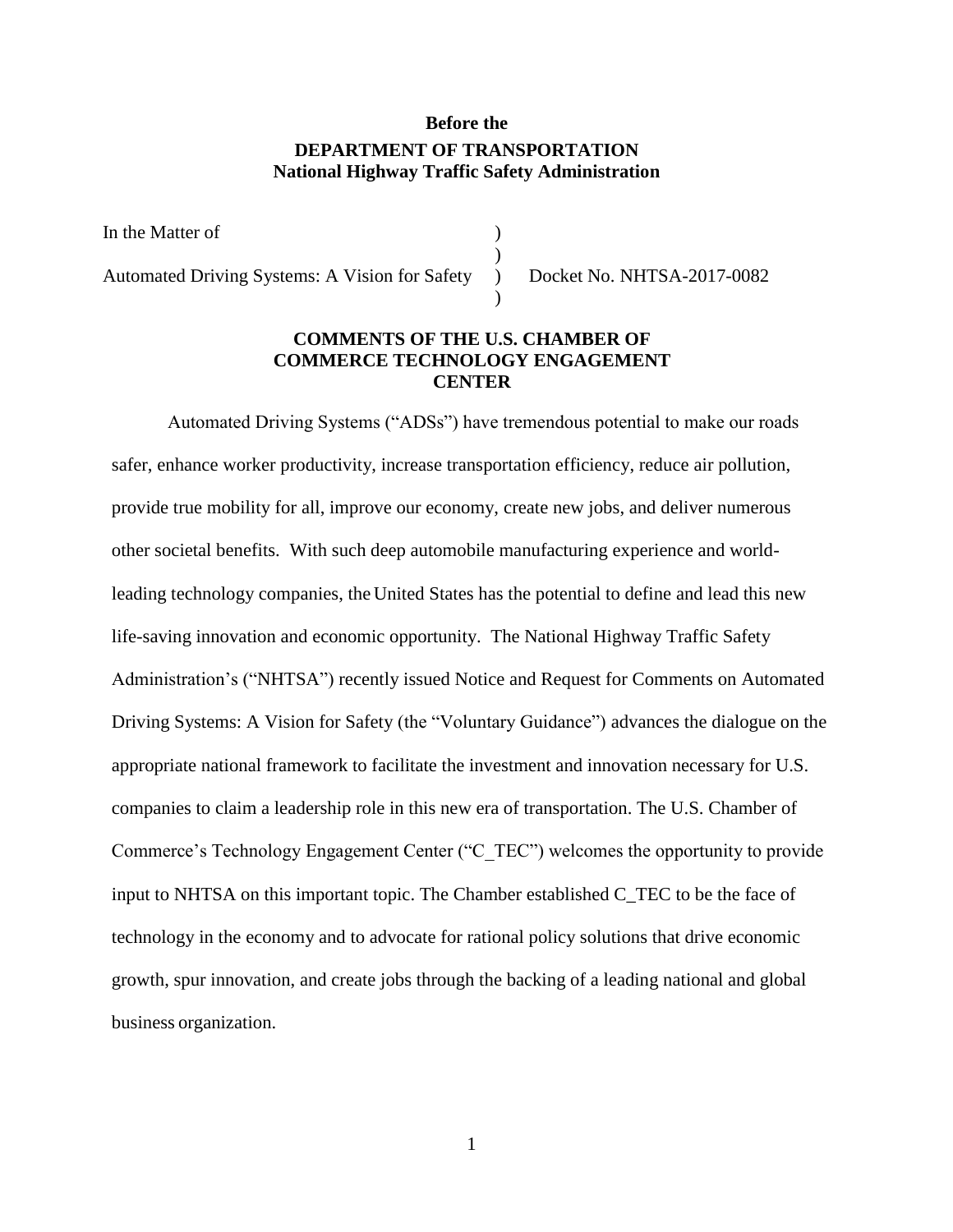Last year, nearly 40,000 traffic accident fatalities occurred in the U.S.<sup>1</sup> NHTSA estimates that automated vehicles could prevent or mitigate 19 out of every 20 traffic accidents.<sup>2</sup> Thus, having federal guidance in place that encourages the safe development, testing, and deployment of automated vehicles is vitally important because it will (1) enable innovative ADS technology to be deployed that can drastically reduce traffic accident fatalities, (2) reassure the public that measures are being taken to ensure that only the safest and most secure technology gets deployed, thus increasing public confidence in, and acceptance of this lifesaving technology, and (3) increase the chances that the U.S. will remain a global leader in the automated vehicle space.

C\_TEC appreciates that NHTSA thoughtfully considered feedback it received regarding the 2016 Federal Automated Vehicles Policy ("FAVP") to produce this Voluntary Guidance which supports innovation and market competition, encourages new entrants in the space, fosters new ideas that deliver safer vehicles, and promotes a federal framework and consistent laws across states. With ADS guidance like this in place now, the Department of Transportation's ("DOT") public pledge to continuously update and change the guidance as ADS technology evolves, C\_TEC believes the future is bright for the automated vehicle industry in the U.S.

# **I. The Voluntary Guidance Makes Safety the Number One Priority for the ADS Industry**

In a time of transformational technological change in the automotive sector, it is more important than ever to be mindful of safety. To that end, C\_TEC was pleased to see that the

<sup>&</sup>lt;sup>1</sup> "USDOT Releases 2016 Fatal Traffic Crash Data", October 6, 2017 National Highway Traffic Safety Administration Press Release, *available at* [https://www.nhtsa.gov/press-releases/usdot-releases-2016-fatal-traffic](https://www.nhtsa.gov/press-releases/usdot-releases-2016-fatal-traffic-crash-data)[crash-data \(last visited November 9, 2017\).](https://www.nhtsa.gov/press-releases/usdot-releases-2016-fatal-traffic-crash-data)

<sup>2</sup> July 20, 2016 remarks of Mark R. Rosekind, Ph.D., Administrator, National Highway Traffic Safety Administration, *available at* [https://www.nhtsa.gov/speeches-presentations/remarks-automated-vehicles](https://www.nhtsa.gov/speeches-presentations/remarks-automated-vehicles-symposium-2016)[symposium-2016 \(last visited November 9, 2017\).](https://www.nhtsa.gov/speeches-presentations/remarks-automated-vehicles-symposium-2016)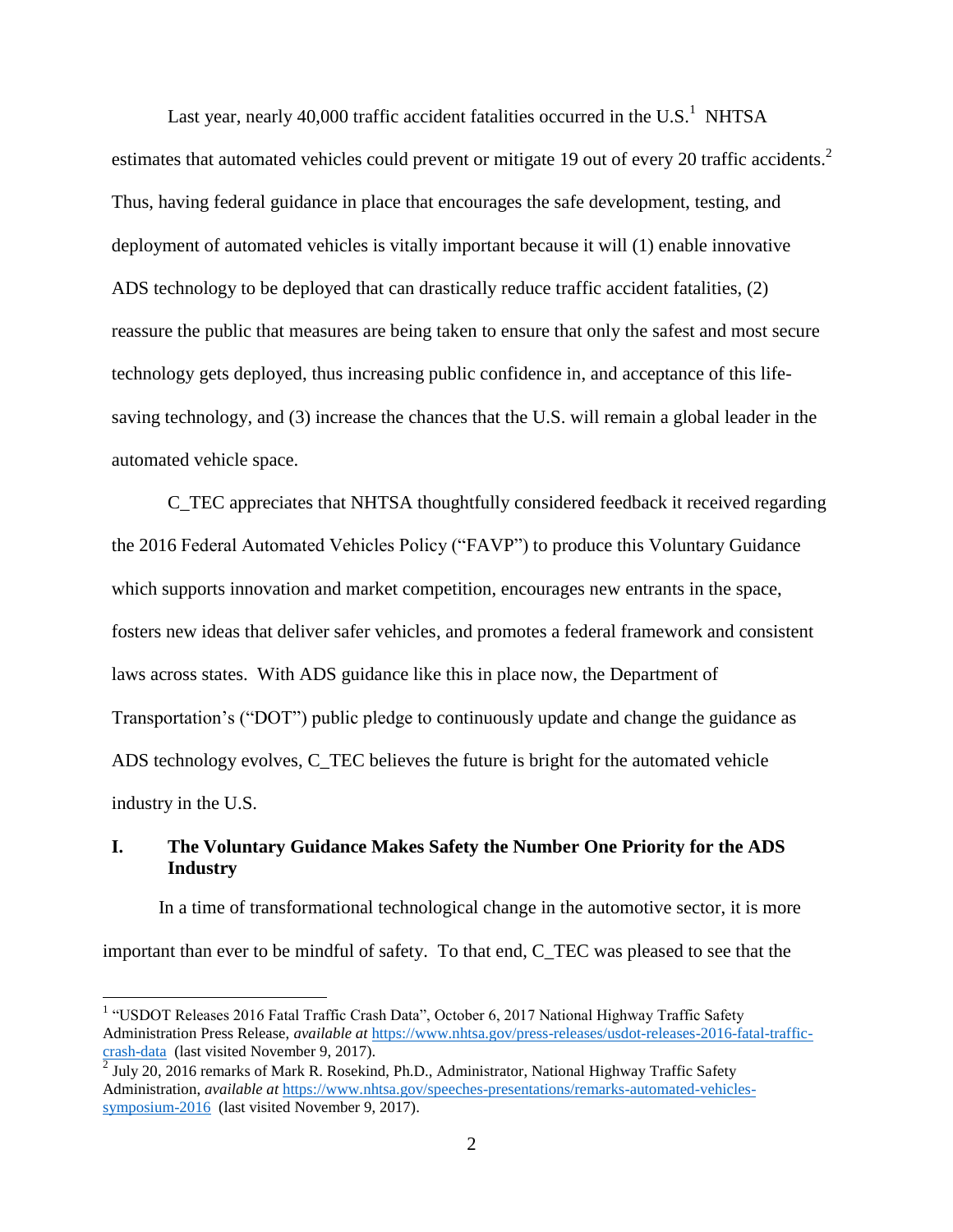overarching goal of the Voluntary Guidance is to enable the safe development, testing, and deployment of ADS technology, either through industry standards or best practices, individual company policies, or other novel methods that companies have employed to increase safety in automated vehicles. C\_TEC appreciates that NHTSA is encouraging novel approaches to safety that will deliver safer vehicles. It is important that new models are embraced, and that NHTSA develops a comprehensive understanding of these safety models so as to be able to appropriately carry out their duties of ensuring safe vehicles on our roadways.

# **II. By Not Requiring Pre-Market Approval, the Voluntary Guidance will Enable Life-Saving ADS Technology to be more Rapidly Deployed**

In discussing potential new regulatory tools that NHTSA could utilize in the FAVP, NHTSA indicated that it was considering a pre-market approval system. This was despite the fact that the Vehicle Safety Act currently relies on self-certification by manufacturers of the compliance of their vehicles and equipment with the Federal Motor Vehicle Safety Standards, and has for years. In our comment on the FAVP, C\_TEC pointed out that a pre-market approval system could (1) delay life-saving ADS technology from being deployed, and (2) negatively impact the United States automated vehicle industry's competitiveness vis a vis the rest of the world. Because C\_TEC believed that the proposal to move forward with a pre-market approval system reflected a misguided policy and a radical departure from current practice, we are pleased that the proposal did not progress past the preliminary stage of discussion, and is not included in the Voluntary Guidance.

### **III. NHTSA's Nonregulatory and Flexible Approach to Automated Vehicle Technology Safety will Enable Innovation in the Automated Vehicle Space**

Automated driving technology is life-saving technology, and thus it is important that rules and guidance enable the technology to develop and grow. For the U.S. to be competitive in the global automated vehicle market, NHTSA must strike the critical balance between innovation

3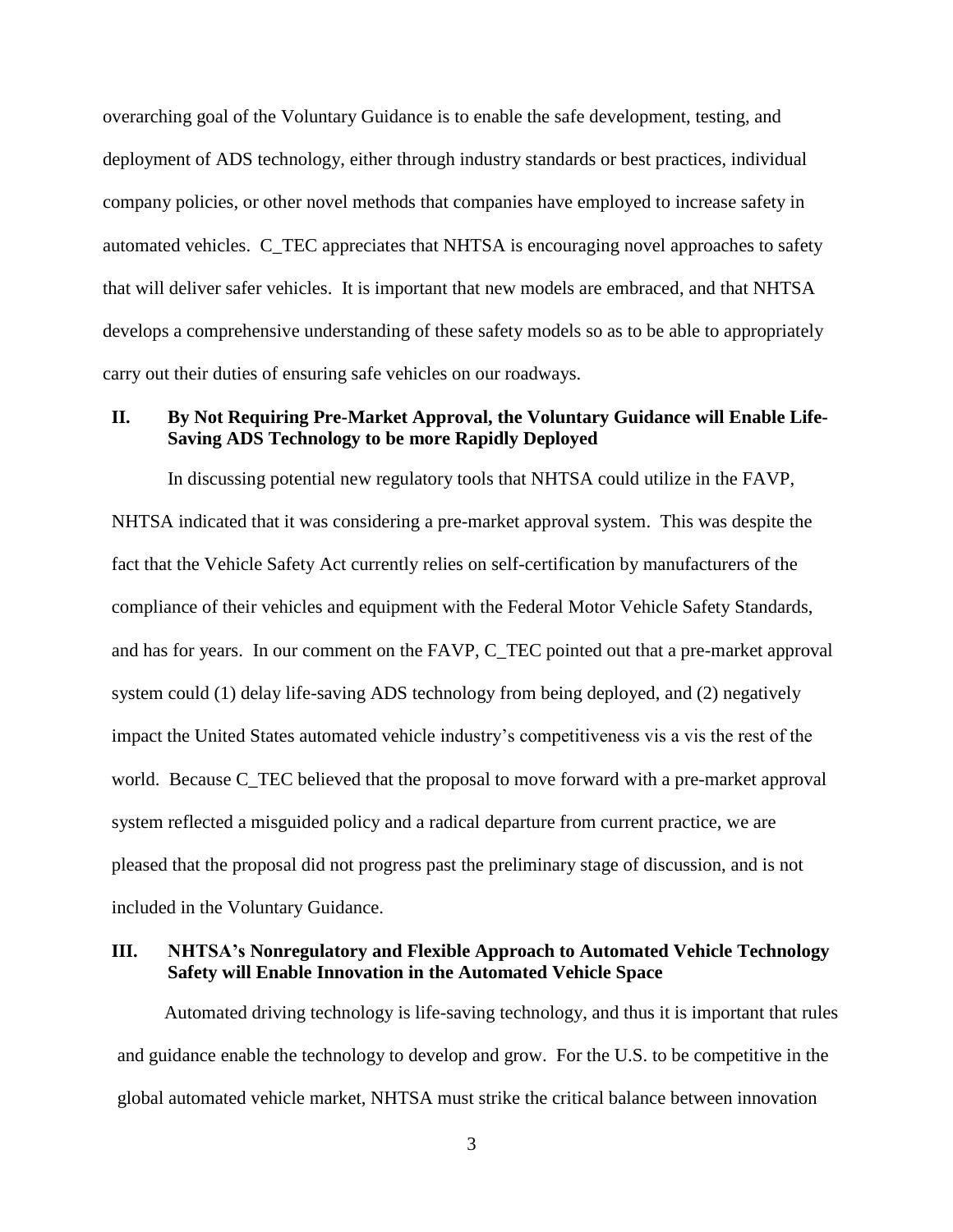and safety when developing automated vehicle guidelines. By taking a nonregulatory and flexible approach to automated vehicle technology safety, NHTSA is creating an environment that encourages the safe development, testing, and deployment of automated vehicles by traditional vehicle manufacturers, equipment suppliers, and new entrants – one where unnecessarily prescriptive rules will not impede the development of a technology that has the potential to save tens of thousands of lives each year in the U.S.

## **IV. It is Critical that NHTSA's Automated Vehicle Guidance Evolves with the Development of ADS Technology**

Because of the rapid pace at which ADS technology is evolving, it is imperative that the NHTSA guidance similarly evolves to keep pace. Thus, C\_TEC was pleased to see that NHTSA was quick to release its Voluntary Guidance, just one year after it had released the FAVP. C\_TEC was also pleased to hear that as ADS technology continues to evolve, so will NHTSA's guidance, as Secretary Chao publicly stated that NHTSA is already working on a third version of its automated vehicle guidance to be released in 2018.

### **V. It is Sound Policy for the Voluntary Guidance to Focus on SAE Levels 3 - 5**

The Voluntary Guidance focuses on vehicles that incorporate Society of Automotive Engineers ("SAE") Automation Levels 3 through 5 ADS. C\_TEC believes that this is the proper scope for the Voluntary Guidance for a couple of reasons. First, C\_TEC believed that some of the safety elements outlined in the FAVP were not applicable to Level 2 advanced driver assistance systems ("ADAS"). Second, ADAS are currently in the marketplace and have already proven to be effective in helping consumers avoid accidents, and are currently regulated by NHTSA through its existing investigation and defect authority. We encourage NHTSA and other agencies within DOT to further promote and incentivize the adoption of these ADAS technologies, and agree that they are not within the scope of this guidance.

4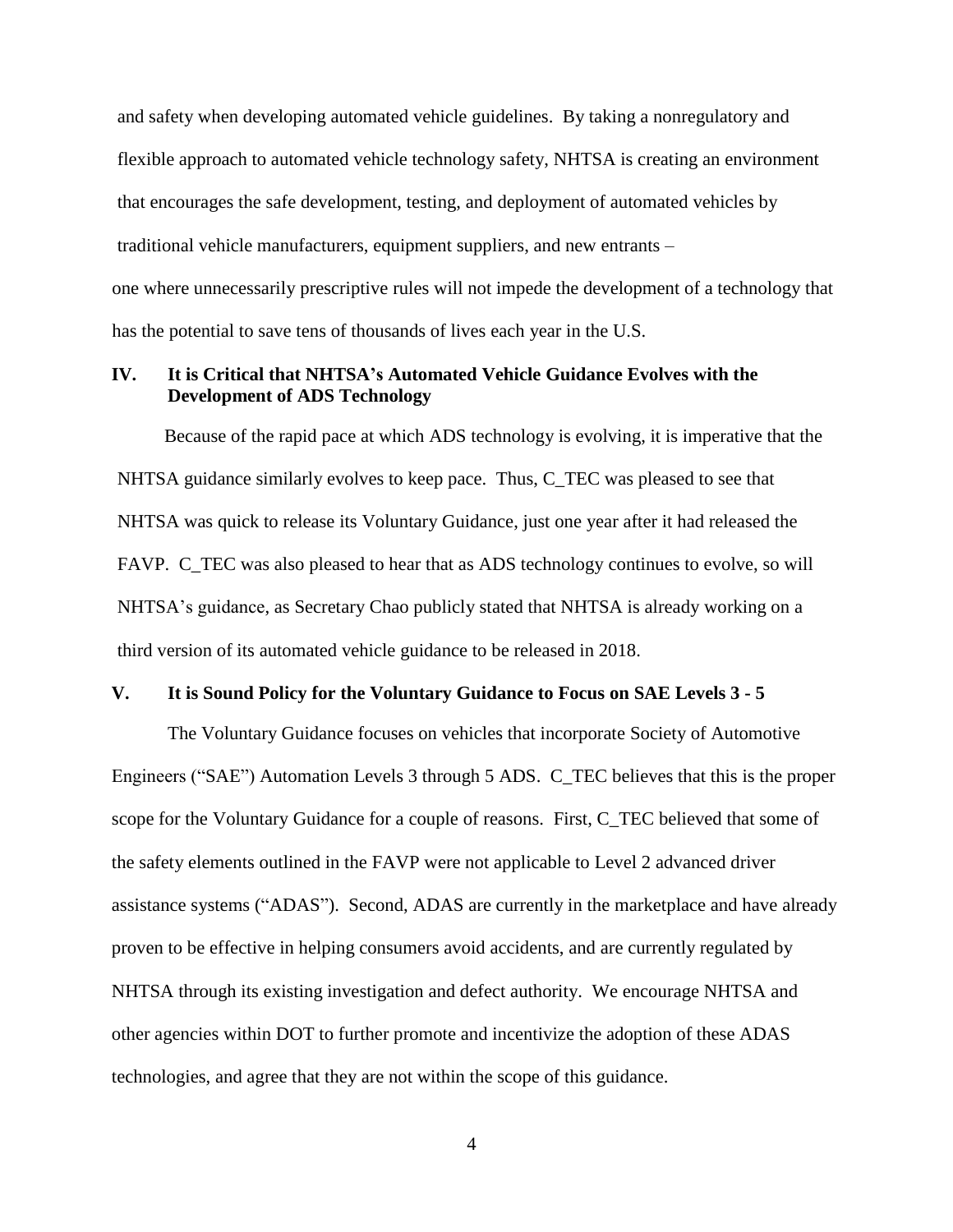**VI. It is Vitally Important that all Entities Developing ADSs be Permitted to Test and Deploy Automated Vehicles on Public Roadways in the United States**

C\_TEC is in favor of the safest and most secure ADSs being utilized by the public. We commend NHTSA for creating Voluntary Guidance that supports *all* entities developing this technology, and all ideas that will ultimately lead to safer vehicles on public roads. As noted in the Voluntary Guidance, ADSs are currently being developed by both companies in the traditional automotive sector, as well as technology companies, equipment suppliers, and new entrants in the space. C\_TEC believes that innovation, competition, and collaboration among diverse entities in the space will lead to (1) the highest quality and thus safest automated vehicles for the end user public, and (2) lower prices for utilizing this life-saving technology, allowing greater access for a broad range of consumers.

# **VII. NHTSA's Flexible Approach to Voluntary Safety Self-Assessments will Increase Public Confidence in Automated Vehicles**

Public confidence is essential to the successful adoption and rapid rollout of ADS technology. Recent surveys suggest, however, that much of the driving public is skeptical of this life-saving technology. In a recent study conducted by MIT, nearly half of respondents stated that they would never purchase a car that completely drives itself.<sup>3</sup> Respondents stated that they do not  $(1)$  trust the technology,  $(2)$  feel that the technology is robust enough to be relied upon exclusively, and (3) feel that autonomous vehicles are safe.<sup>4</sup> An American Automobile Association study found that three out of four U.S. drivers felt "afraid" to ride in self-driving cars, and only one in five said they would actually trust a driverless vehicle to drive itself with them inside it.<sup>5</sup> It will be more difficult to reduce traffic fatalities if the public

<sup>&</sup>lt;sup>3</sup> "Consumer Interest in Automation: Preliminary Observations Exploring a Year's Change", MIT AgeLab (February 2017), *available at* [http://agelab.mit.edu/sites/default/files/MIT%20-](http://agelab.mit.edu/sites/default/files/MIT%20-%20NEMPA%20White%20Paper%20FINAL.pdf)

[<sup>%20</sup>NEMPA%20White%20Paper%20FINAL.pdf](http://agelab.mit.edu/sites/default/files/MIT%20-%20NEMPA%20White%20Paper%20FINAL.pdf) (last visited November 9, 2017).  $\overline{4}$   $\overline{Id}$ .

<sup>&</sup>lt;sup>5</sup> "Three-Quarters of Americans 'Afraid' to Ride in a Self-Driving Vehicle", AAA NewsRoom (March 1, 2016),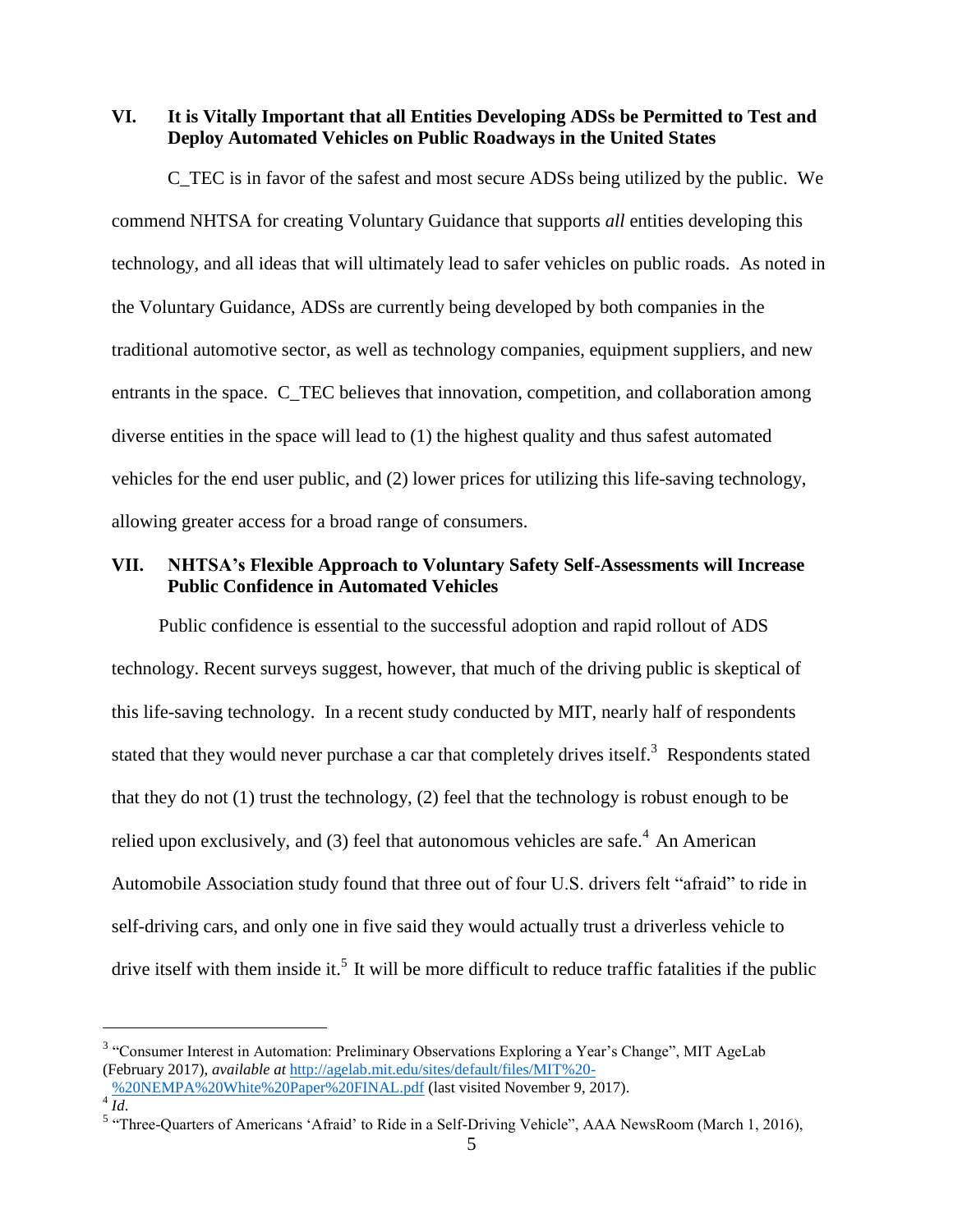lacks confidence in ADS technology and decides not to utilize automated vehicles. These survey results suggest that attention to public safety concerns and confidence in the technology must be addressed.

C\_TEC believes that the Voluntary Safety Self-Assessment (VSSA) can build public trust, acceptance, and confidence in ADS technology by providing transparency and insight to NHTSA and the public about the steps companies are taking to ensure that ADS technology is deployed in the safest and most secure way possible.

C\_TEC also appreciates the flexible VSSA procedure laid out in the Voluntary Guidance and the latitude NHTSA has provided companies regarding how VSSAs are to be crafted. Companies will be able to effectively demonstrate how they address – via industry best practices, their own best practices, or other appropriate methods – the safety elements contained in the Voluntary Guidance at a level of detail they deem most appropriate, and in a format they believe will be most comprehendible to a broad audience. C\_TEC agrees with NHTSA's policy that the VSSAs be concise, and importantly, that they not contain any confidential business information.

Finally, C-TEC appreciates that NHTSA's approval of a VSSA is not required before the testing or deployment of automated vehicles, as that would create a de facto pre-market approval process that could ultimately delay the testing and deployment of this life-saving technology.

# **VIII. The Voluntary Guidance Clearly Distinguishes the Respective Roles of NHTSA and the States in Regulating Automated Vehicles**

C\_TEC appreciates that the Voluntary Guidance clarifies and delineates the federal and state roles in the regulation of automated vehicles. The Voluntary Guidance makes clear that

*available at <http://newsroom.aaa.com/2016/03/three-quarters-of-americans-afraid-to-ride-in-a-self-driving-vehicle/>* (last visited November 9, 2017).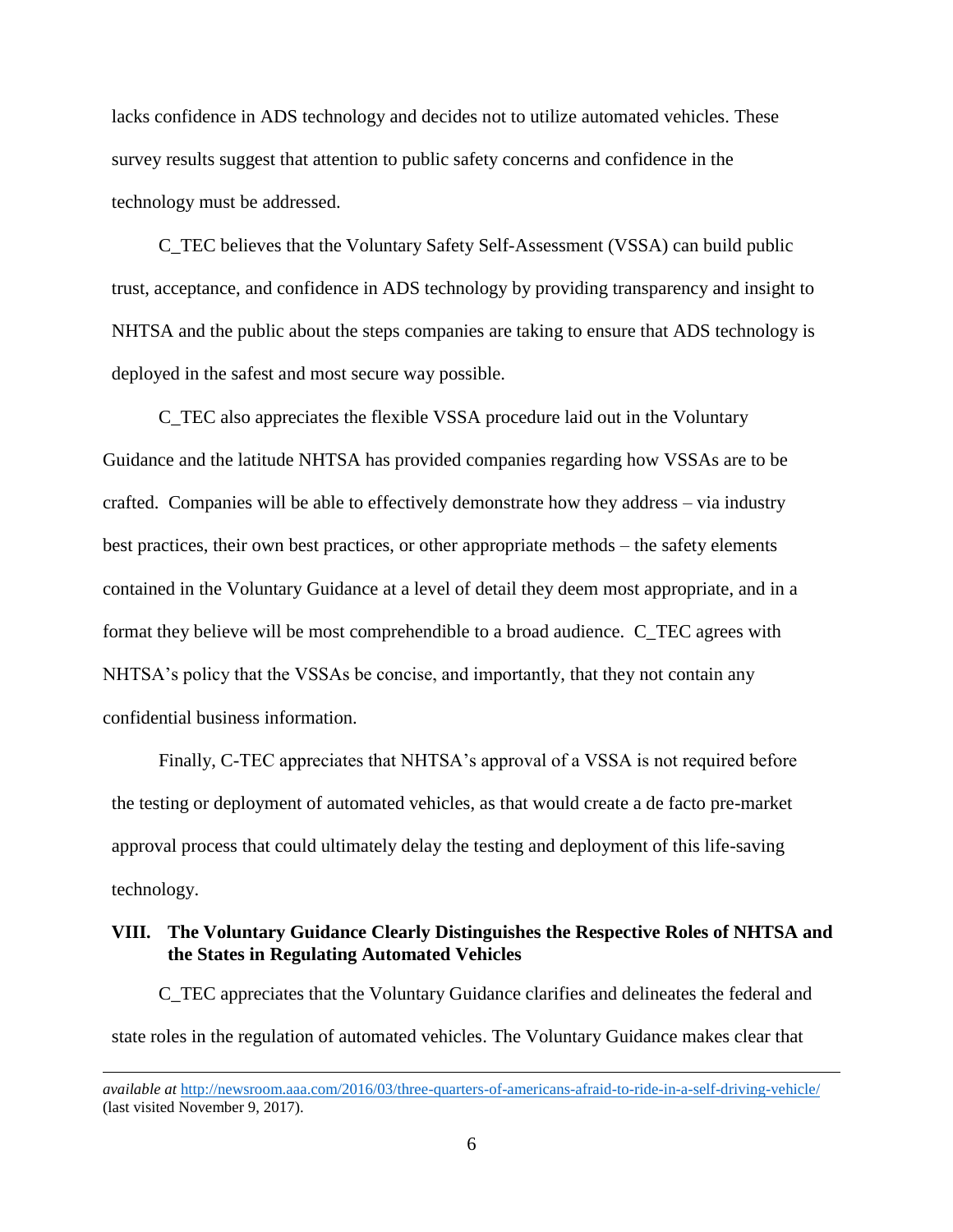NHTSA remains responsible for regulating the safety, design, and performance aspects of motor vehicles and motor vehicle equipment, and states continue to be responsible for regulating the human driver (including insurance) and vehicle operations. C\_TEC strongly endorses this approach, as it agrees that NHTSA alone should regulate the safety design and performance aspects of ADSs. This approach will also allow manufacturers to avoid conflicting federal and state laws and regulations that could confuse industry and delay the deployment of this lifesaving technology – thus harming America's ability to lead in this competitive sector.

# **IX. Consistency in State Law is Necessary for the Deployment of Life-Saving ADS Technology**

C\_TEC was pleased to see that the Voluntary Guidance contained a section covering technical assistance to states, with the stated goal of assisting states in developing automated vehicle laws, if they so choose, and creating consistency in automated vehicle regulation across the country. C\_TEC is strongly in favor of uniformity across all 50 states, especially as it pertains to reporting and communications methods for public safety officials, ADS safety driver and ADS vehicle operation licensing and registration, and applications for entities to test on public roads. C\_TEC believes that divergent state laws in the aforementioned areas are likely to delay the deployment of this life-saving technology for U.S. consumers.

# **X. It is Sound Policy for the Voluntary Guidance to Apply to the Design Aspects of All Motor Vehicles and Motor Vehicle Equipment Under NHTSA's Jurisdiction**

C\_TEC believes that automated vehicle technology is lifesaving technology, regardless of if it is deployed on a passenger vehicle or a commercial vehicle. Thus, C\_TEC believes it is imperative that all types of automated vehicles be deployed on public roads, and uniform rules and guidance must be in place for the development, testing, and deployment of all automated vehicles.

In 2015, traffic accidents involving commercial trucks killed over 4,000 people and injured an

7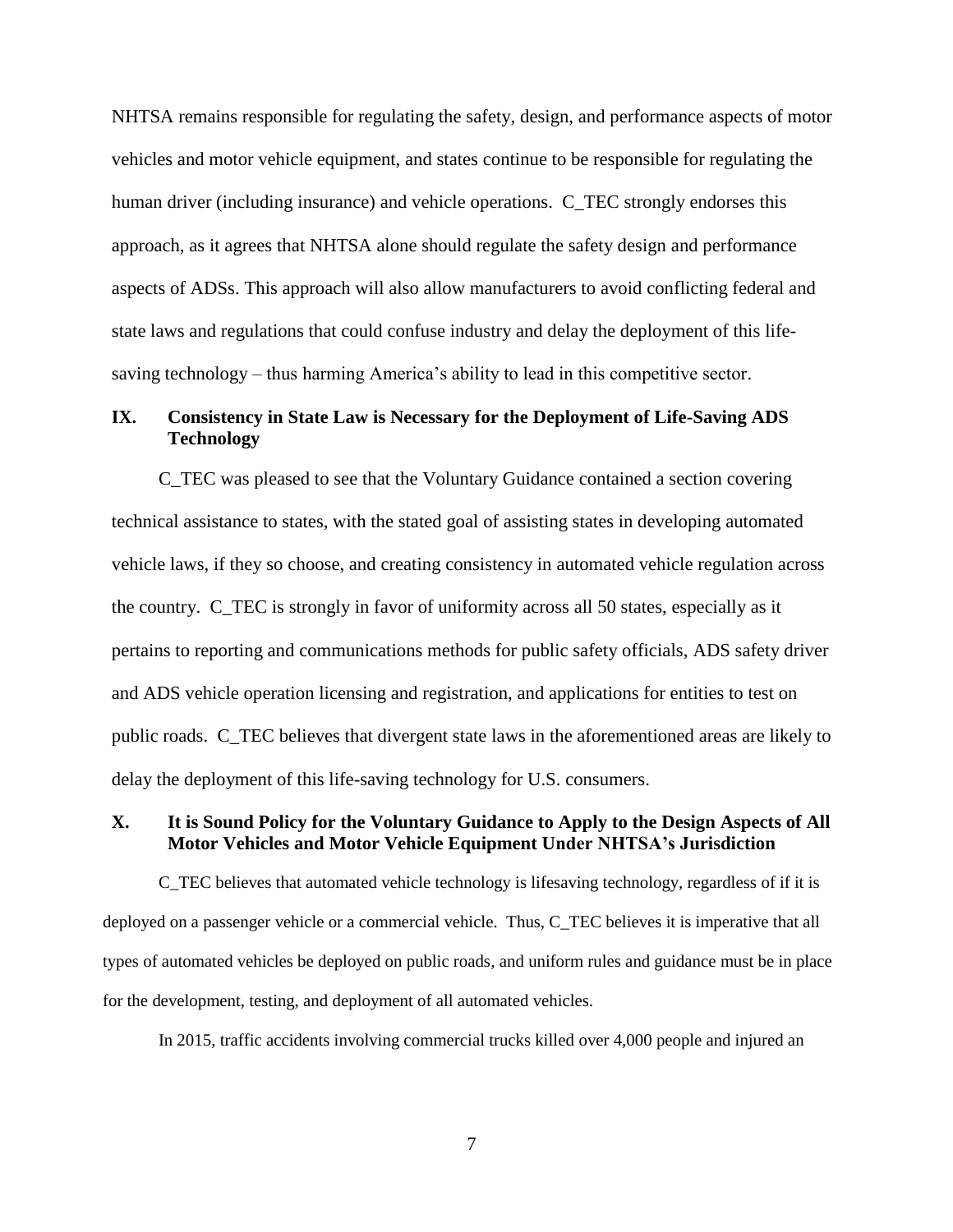estimated 116,000 people.<sup>6</sup> Despite this fact, the automated vehicle bills in both the House and Senate currently exclude vehicles above 10,000 lbs. C\_TEC believes that limiting the deployment of, or having different rules or guidelines for, vehicles that all share the same public roads is unsound policy, and thus was pleased that NHTSA's Voluntary Guidelines pertain to the design aspects of all motor vehicles and motor vehicle equipment under NHTSA's jurisdiction, including commercial vehicles.

#### **XI. Comments on Select ADS Safety Elements in the Voluntary Guidance**

#### *A. System Safety*

The section on System Safety states: "The design and validation process should also consider including a hazard analysis and safety risk assessment….for the overall vehicle design into which it is being integrated…" Because only a certain subset of entities developing ADS technology have access or input into "overall vehicle design," C\_TEC recommends that the Voluntary Guidance be refined such that the system safety design and validation process would anticipate a hazard analysis and safety risk assessment on just the ADS for those entities – including non-Tier 1 equipment suppliers, technology companies, and new entrants – that do not have access to the overall vehicle design. More broadly, C\_TEC encourages NHTSA to clarify this for any of the 12 safety design elements where an entity testing ADSs and/or automated vehicles does not have access to overall vehicle design.

The section on System Safety also states: "All design decisions should be tested, validated, and verified as individual subsystems and as part of the entire vehicle architecture. Entities are encouraged to document the entire process..." C\_TEC would appreciate if NHTSA would clarify that documenting "the entire process" means an internal documentation of technical details, as a good portion of those details may contain confidential business information. It is C\_TEC's hope that, for the purposes of the public-facing VSSA, concise documentation – not including any confidential business information – will suffice. Indeed, this would be consistent with NHTSA's statement that "Entities should ensure that Voluntary Safety Self-Assessments do not contain confidential business information (CBI), as it would be information available

<sup>6</sup> "Traffic Safety Facts", NHTSA (February 2017), *available at* 

[file:///C:/Users/eskatz/Downloads/2015%20Large%20Trucks%20Traffic%20Safety%20Fact%20Sheet%20\(1\).pdf](file:///C:/Users/eskatz/Downloads/2015%20Large%20Trucks%20Traffic%20Safety%20Fact%20Sheet%20(1).pdf) (last visited November 9, 2017).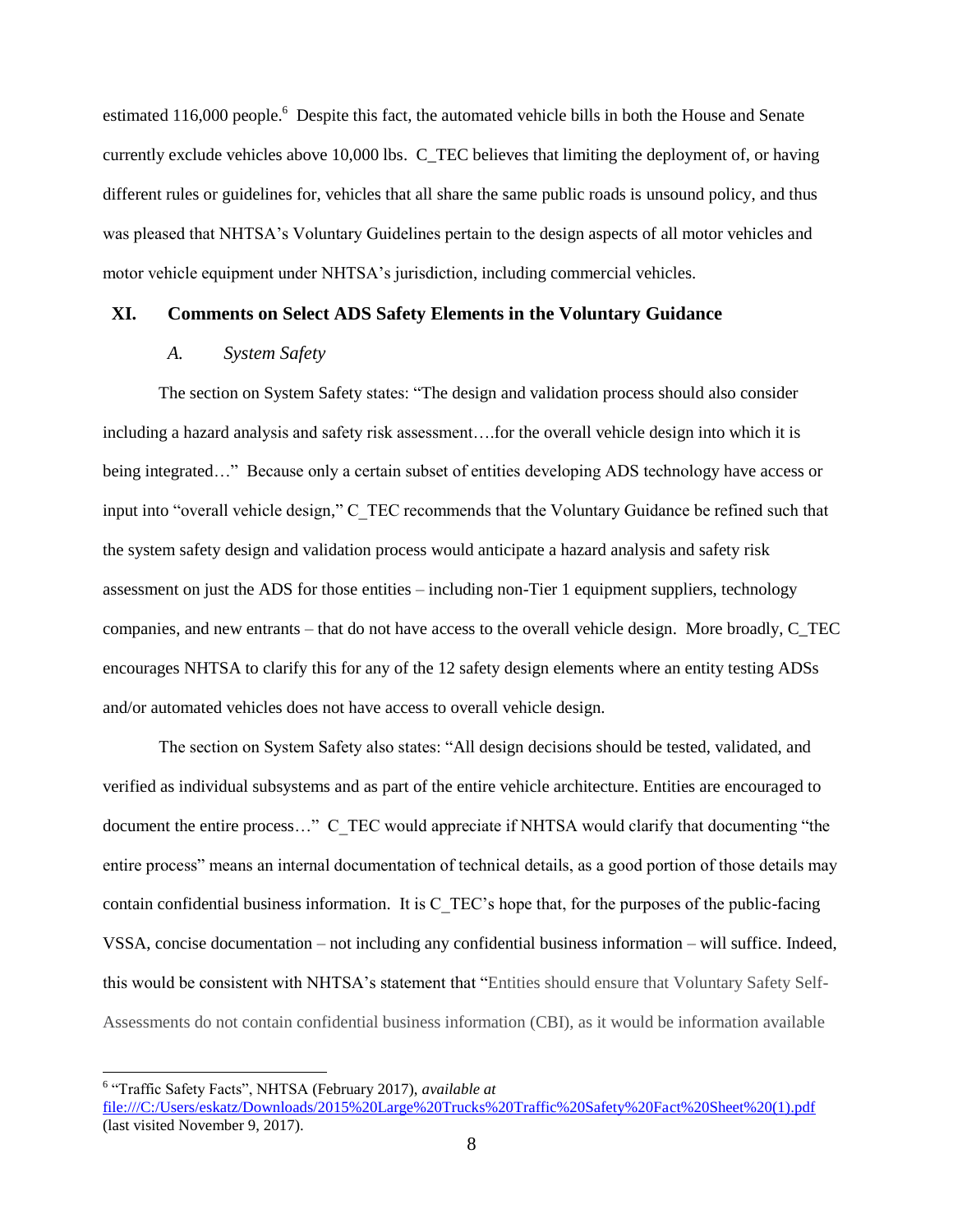to the public."<sup>7</sup>

#### *B. Validation Methods*

C\_TEC appreciates that the Voluntary Guidance encourages entities to develop validation methods which mitigate the safety risks associated with their specific ADS approach, as approaches will differ. In moving forward, to the extent that NHTSA would like to see uniform validation methods, C\_TEC believes it is vital for the industry to take the lead in developing those methods, given the industry's experience in developing ADS technology.

#### *C. Vehicle Cybersecurity*

The section on Vehicle Cybersecurity states: "NHTSA encourages entities to document how they incorporated vehicle cybersecurity considerations into ADSs, including all actions, changes, design choices, analyses, and associated testing, and ensure that data is traceable within a robust document version control environment." C\_TEC recognizes the fluid and dynamic nature of potential cyber threats and would appreciate if NHTSA would clarify that it is not expecting entities to provide any details regarding cybersecurity processes that may contain confidential business information in the public-facing VSSA. C\_TEC further recommends that any vehicle cybersecurity guidance be consistent with SAE J3061 (also referenced by the ISO 26262 standard), which encourages entities to focus product development execution in four critical security areas: Common Engineering Process that unifies functional safety and security; Secure Engineering Framework; Continuous Security Improvement model; and Supply Chain Security process.

### *D. Consumer Education And Training*

C\_TEC agrees with NHTSA that consumer education and training are imperative to enable the safe deployment of automated vehicles, and is pleased to see that NHTSA is encouraging entities to develop their own individualized programs. C\_TEC believes such individualized programs are the best, and really only viable approach, given that companies in the space will be deploying uniqueofferings. To the extent

<sup>&</sup>lt;sup>7</sup> "Automated Driving Systems: A Vision for Safety" at page 16, U.S. Department of Transportation and National Highway Traffic Safety Administration (Sept. 2017), *available at* [https://www.nhtsa.gov/sites/nhtsa.dot.gov/files/documents/13069a-ads2.0\\_090617\\_v9a\\_tag.pdf](https://www.nhtsa.gov/sites/nhtsa.dot.gov/files/documents/13069a-ads2.0_090617_v9a_tag.pdf) (last visited on

November 9, 2017).